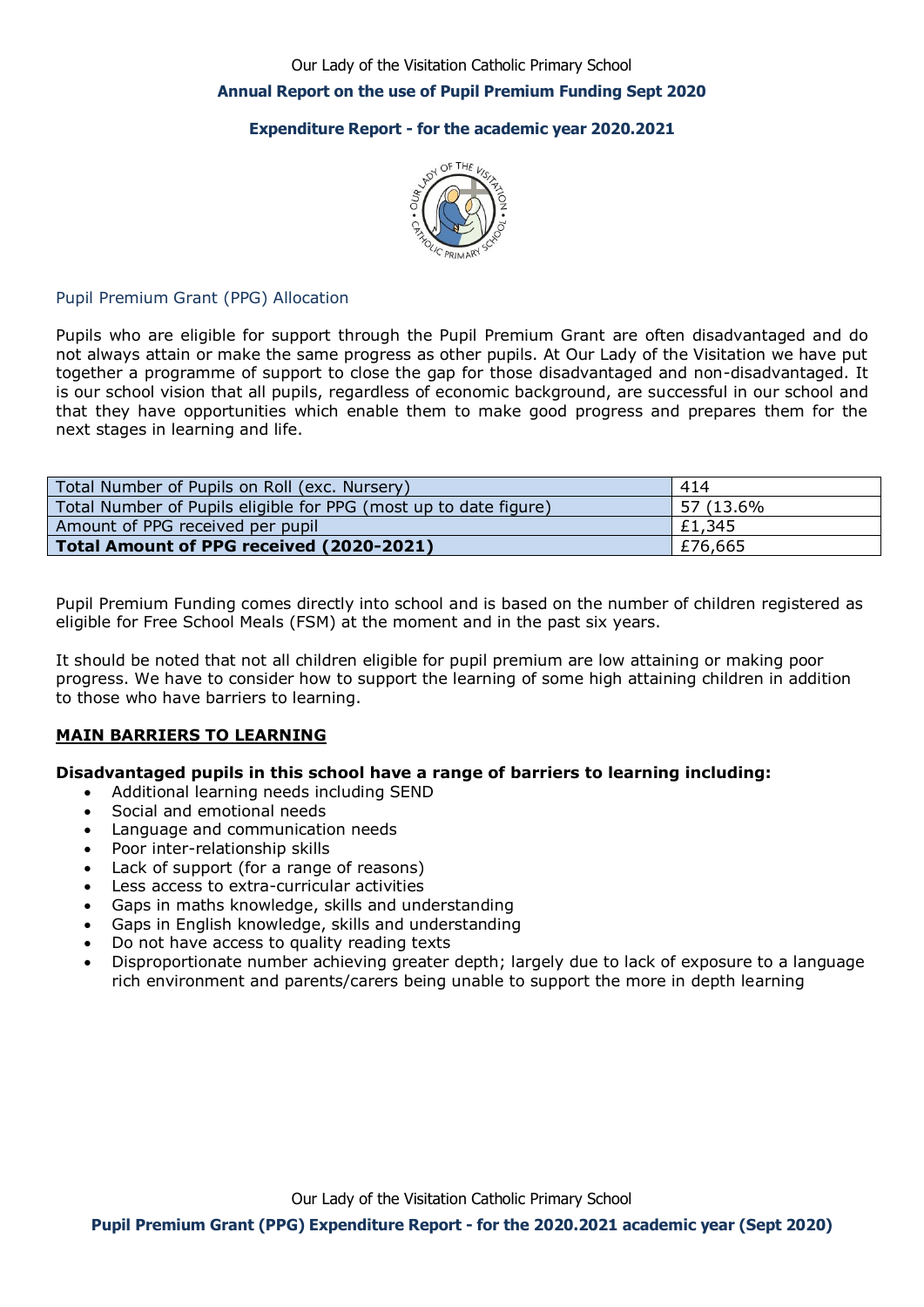# **PROPOSED PUPIL PREMIUM SPENDING (Sept 2020 – Sept 2021)**

| Resource                                                      | Impact<br>Group    | <b>Intended Outcomes</b>                                                                                                                                                                                                                                                                            | Approx<br>Costing                                                         |
|---------------------------------------------------------------|--------------------|-----------------------------------------------------------------------------------------------------------------------------------------------------------------------------------------------------------------------------------------------------------------------------------------------------|---------------------------------------------------------------------------|
| 3 days a term teacher<br>$pay = 9 days$                       | All                | Lead teacher to dedicate 3 days a term to<br>support the monitoring, measure impact of pp<br>expenditure and present data.<br>Pupils are tracked regularly, needs identified<br>and gaps plugged through intervention and<br>support for teachers.                                                  | £1,800                                                                    |
| PPG Conference                                                | All                | PPG Lead is up to date with current thinking                                                                                                                                                                                                                                                        | Conference<br>fees £300                                                   |
| Early Intervention                                            | LA EYFS<br>and KS1 | Targeted TA support for a range of specific<br>interventions including 1:1 and small groups eg<br>Phonological awareness, Colourful Semantics,<br>Talk for Writing, bucket time approx 2 hrs per<br>week                                                                                            | £7,577.56                                                                 |
| Gap closing activities                                        | KS <sub>2</sub>    | TA support in class for approx 2 hrs per week                                                                                                                                                                                                                                                       | £10,090.08                                                                |
| <b>School Counsellor</b>                                      | All                | Pupils are given the emotional support<br>necessary to enable them to fully access<br>learning opportunities.<br>1:1 and small groups                                                                                                                                                               | 2 days a<br>week school<br>counsellor<br>£5,800                           |
| Development of<br>Mastery Maths and<br>Collaborative Learning | All                | 2 x staff cover to engage with Fox Maths Hub to<br>support the teaching of maths and embed a<br>systematic approach across the school.                                                                                                                                                              | 6 days cover<br>$£1,200 + 3$<br>days subject<br>leader<br>release<br>£600 |
| <b>Mathematics Tuition for</b><br>year 6 pupils (Booster)     | HAP / MAP<br>/ LAP | To plug gaps for MAP so that they meet<br>expectations and to deepen higher attaining<br>pupils' mathematical understanding in order to<br>achieve greater depth.<br>Maths mastery booster classes 30 minutes for<br>18 weeks - 6 x Autumn Term / 8 x Spring Term<br>/ 4 x Summer Term + 2 hrs prep | Equiv of 1.5<br>days cover x<br>3 teachers -<br>$7.5$ days<br>£1,500      |
| English Tuition for year<br>6 pupils (Booster)                | HAP / MAP          | To plug gaps for MAP so that they meet<br>expectations and to deepen higher attaining<br>pupils' English skills in order to achieve greater<br>depth / English mastery 30 minutes for 18<br>weeks - 6 x Autumn Term / 8 x Spring Term / 4<br>x Summer Term $+$ 2 hrs prep                           | Equiv of 1.5<br>days cover x<br>3 teachers -<br>7.5 days<br>£1,500        |
| Curriculum access and<br>engagement                           | All                | Staff training, planning and developing the<br>curriculum to ensure that it is meeting the<br>needs of all pupils                                                                                                                                                                                   | Supply costs<br>Subject<br>Leader days<br>18 days<br>£3,600               |
| Assessment for learning                                       | All                | Teacher assessment for learning is renewed<br>through training with Shirley Clarke<br>Access to materials through yearly subscription                                                                                                                                                               | £3,000<br>£80                                                             |
| To engage pupils with<br>greater reading<br>opportunities     | All                | Pupils have access to high quality texts in the<br>classrooms and in the library                                                                                                                                                                                                                    | £5,500                                                                    |
| To increase pupils'<br>phonological skills                    | EYFS and<br>KS1    | Improve the quality and quantity of phonic<br>reading books<br>Buy into a scheme which enables pupils and<br>staff to develop the teaching of phonics through<br>remote learning                                                                                                                    | £2,400<br>£624.60                                                         |
| Purchase 60 Chrome                                            | KS <sub>2</sub>    | Children will have greater access to remote                                                                                                                                                                                                                                                         | £13,779.40                                                                |

Our Lady of the Visitation Catholic Primary School

**Pupil Premium Grant (PPG) Expenditure Report - for the 2020.2021 academic year (Sept 2020)**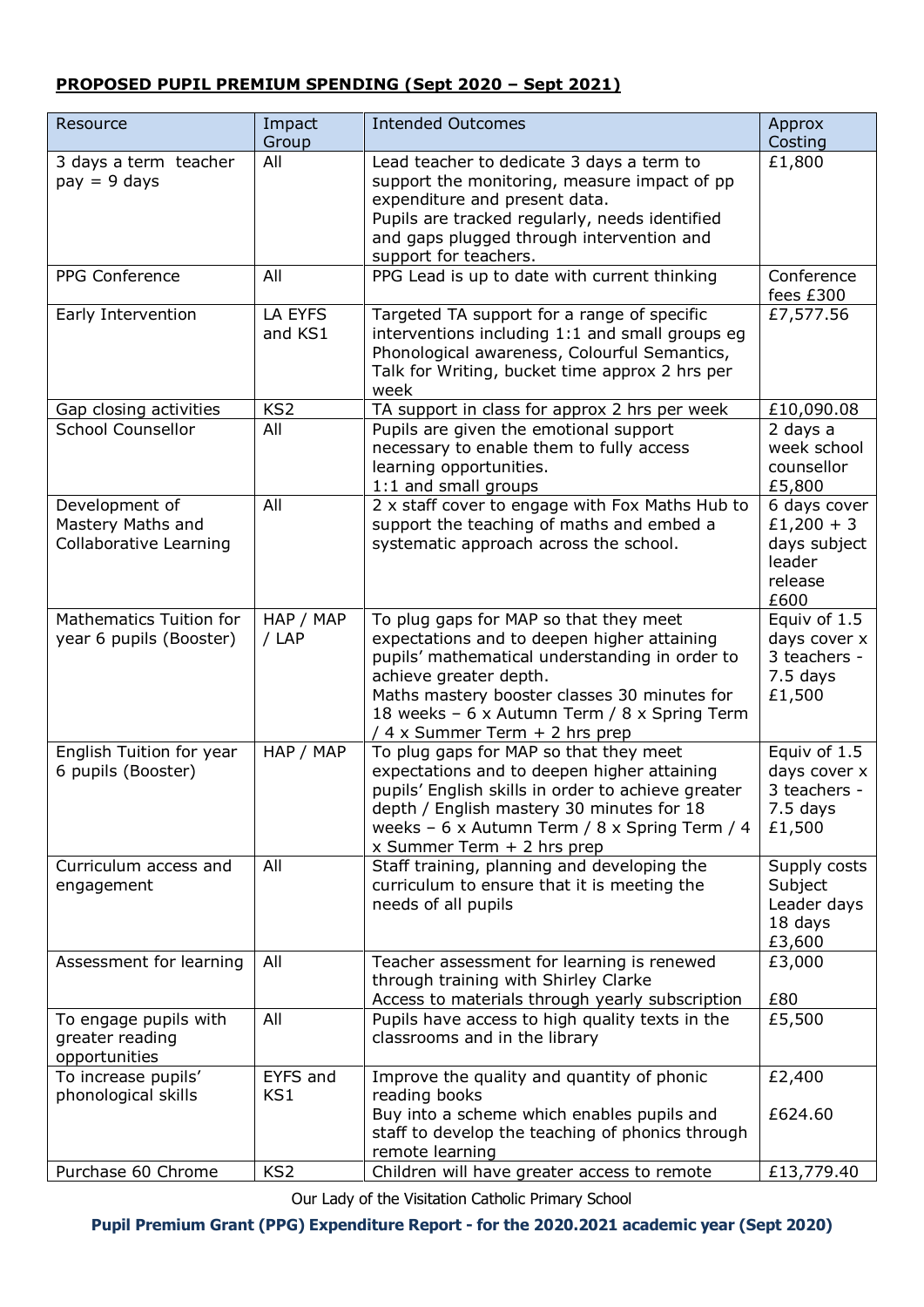| <b>Books</b>                                       |                                          | learning through up to date computing<br>resources which will allow them to engage more<br>effectively with Google Classroom. Chrome<br>books will also be loaned to pupils who do not<br>have access to the required technology but<br>need to isolate due to COVID |                                          |
|----------------------------------------------------|------------------------------------------|----------------------------------------------------------------------------------------------------------------------------------------------------------------------------------------------------------------------------------------------------------------------|------------------------------------------|
| High quality computing<br>scheme                   | All                                      | Children are taught the required computing<br>skills through a high quality computing scheme<br>that enables teachers to deliver a quality<br>curriculum                                                                                                             | Purple Mash<br>Subscription<br>£5,400    |
| Extra - curricular<br>Provision                    | All                                      | To provide opportunities for disadvantaged<br>children to participate in wider opportunities.<br>E.g. peripatetic music lessons, art and craft<br>clubs plus a range of sports clubs, including<br>lunchtime tennis club.                                            | £1,500                                   |
| Access to wider<br>opportunities                   | All                                      | To provide experiences for pupils so that they<br>are not disadvantaged by their financial<br>situation - Pantomime                                                                                                                                                  | £650                                     |
| Access to wider<br>opportunities                   | All PPG<br>pupils                        | Children have the opportunity to plant a bulb<br>and watch it grow                                                                                                                                                                                                   | $£100 - bulbs$<br>TA time -<br>£194      |
| 1:1 provision - Lunch<br>and playtime              | 1 pupil                                  | To enable child to have a positive experience at<br>play time so that he is able to access learning                                                                                                                                                                  | £2,350                                   |
| Osmington Bay Subsidy                              | 5 pupils in<br>the current<br>yr 4 class | To provide opportunities for disadvantaged<br>children to participate in wider opportunities.                                                                                                                                                                        | £780                                     |
| <b>School Trip Subsidy</b>                         | All                                      | To provide opportunities for disadvantaged<br>children to participate in wider opportunities.                                                                                                                                                                        | £1140                                    |
| Breakfast Club and<br>after school club<br>subsidy | All                                      | To ensure all children including disadvantaged<br>have the opportunity to have a nutritious<br>breakfast. Attendance at breakfast club ensure<br>that children get a better start to the day.<br>Attendance at after school club supports child<br>care.             | $£400$ per<br>child /<br>Approx<br>£2400 |
| Activities for breakfast<br>and after school club  | All                                      | Pupils will have a range of interesting activities<br>to encourage their attendance at breakfast club<br>and after school club.                                                                                                                                      | £1,000                                   |
| <b>Beanstalk Readers</b>                           | LAP                                      | To provide 1:1 reading for underachieving<br>pupils so that pupils develop skills to be fluent<br>readers.                                                                                                                                                           | £1200 set<br>aside                       |
| <b>School Milk</b>                                 | All                                      | Pupils receive the nutrition to supplement their<br>diet.                                                                                                                                                                                                            | £750                                     |
|                                                    |                                          | <b>TOTAL</b><br><b>TOTAL PPG</b>                                                                                                                                                                                                                                     | £76,815.64<br>£76,665                    |

In addition to the above specific interventions the school will continue to:

- Develop the curriculum provision to ensure all pupils receive the necessary experiences to enable them to engage with and access their learning
- Further develop feedback and marking strategies
- Develop early intervention including parental engagement where possible
- Develop teaching strategies to engage and teach all abilities within the classroom
- Develop collaborative learning
- Further develop reading comprehension strategies
- Strengthen writing skills and

# **REASONS FOR APPROACH**

We are developing a research led approach to learning which includes a continued focus on recommendations from the Education Endowment Foundation. It states that effective feedback and

Our Lady of the Visitation Catholic Primary School

**Pupil Premium Grant (PPG) Expenditure Report - for the 2020.2021 academic year (Sept 2020)**